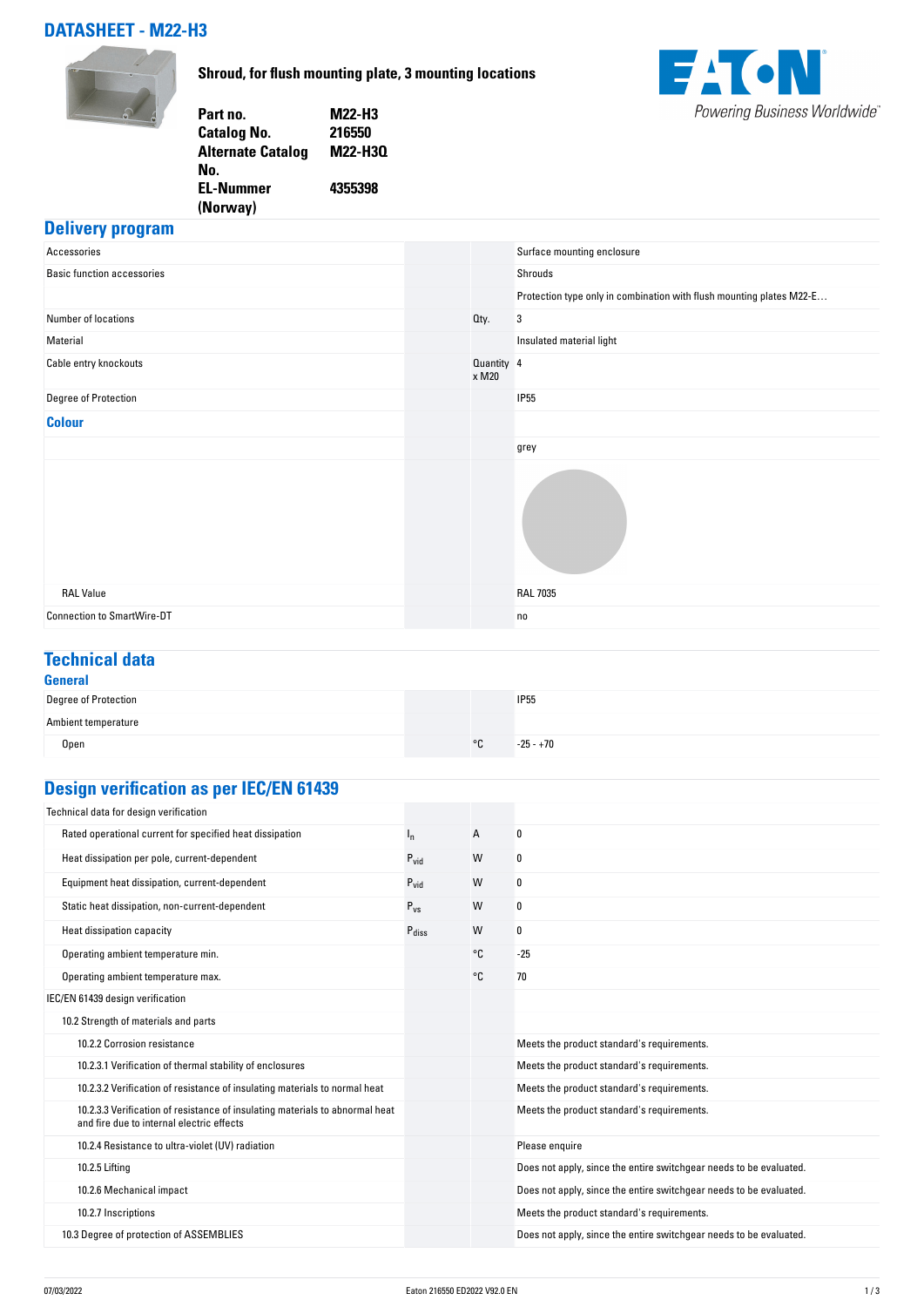| 10.4 Clearances and creepage distances                   | Meets the product standard's requirements.                                                                  |
|----------------------------------------------------------|-------------------------------------------------------------------------------------------------------------|
| 10.5 Protection against electric shock                   | Does not apply, since the entire switchgear needs to be evaluated.                                          |
| 10.6 Incorporation of switching devices and components   | Does not apply, since the entire switchgear needs to be evaluated.                                          |
| 10.7 Internal electrical circuits and connections        | Is the panel builder's responsibility.                                                                      |
| 10.8 Connections for external conductors                 | Is the panel builder's responsibility.                                                                      |
| 10.9 Insulation properties                               |                                                                                                             |
| 10.9.2 Power-frequency electric strength                 | Is the panel builder's responsibility.                                                                      |
| 10.9.3 Impulse withstand voltage                         | Is the panel builder's responsibility.                                                                      |
| 10.9.4 Testing of enclosures made of insulating material | Is the panel builder's responsibility.                                                                      |
| 10.10 Temperature rise                                   | Not applicable.                                                                                             |
| 10.11 Short-circuit rating                               | Is the panel builder's responsibility. The specifications for the switchgear must be<br>observed.           |
| 10.12 Electromagnetic compatibility                      | Is the panel builder's responsibility. The specifications for the switchgear must be<br>observed.           |
| 10.13 Mechanical function                                | The device meets the requirements, provided the information in the instruction<br>leaflet (IL) is observed. |
|                                                          |                                                                                                             |

#### **Technical data ETIM 8.0**

Low-voltage industrial components (EG000017) / Protective cover for command devices (EC000202)

Electric engineering, automation, process control engineering / Low-voltage switch technology / Command and alarm device / Protective hood for command devices (ecl@ss10.0.1-27-37-12-06 [AKF024014])

| Number of appliances to build in |             |
|----------------------------------|-------------|
| Lockable                         | No          |
| Degree of protection (IP)        | <b>IP55</b> |
| Degree of protection (NEMA)      | 4X          |

### **Approvals**

| <b>Product Standards</b>    | IEC/EN 60947-5; UL 508; CSA-C22.2 No. 14-05; CSA-C22.2 No. 94-91; CE marking |
|-----------------------------|------------------------------------------------------------------------------|
| UL File No.                 | E29184                                                                       |
| UL Category Control No.     | <b>NKCR</b>                                                                  |
| CSA File No.                | 012528                                                                       |
| CSA Class No.               | 3211-03                                                                      |
| North America Certification | UL listed, CSA certified                                                     |
| <b>Degree of Protection</b> | UL/CSA Type 3R, 4X, 12, 13                                                   |

# **Dimensions**



Cable gland: 4 x M20 Construction type: one-piece